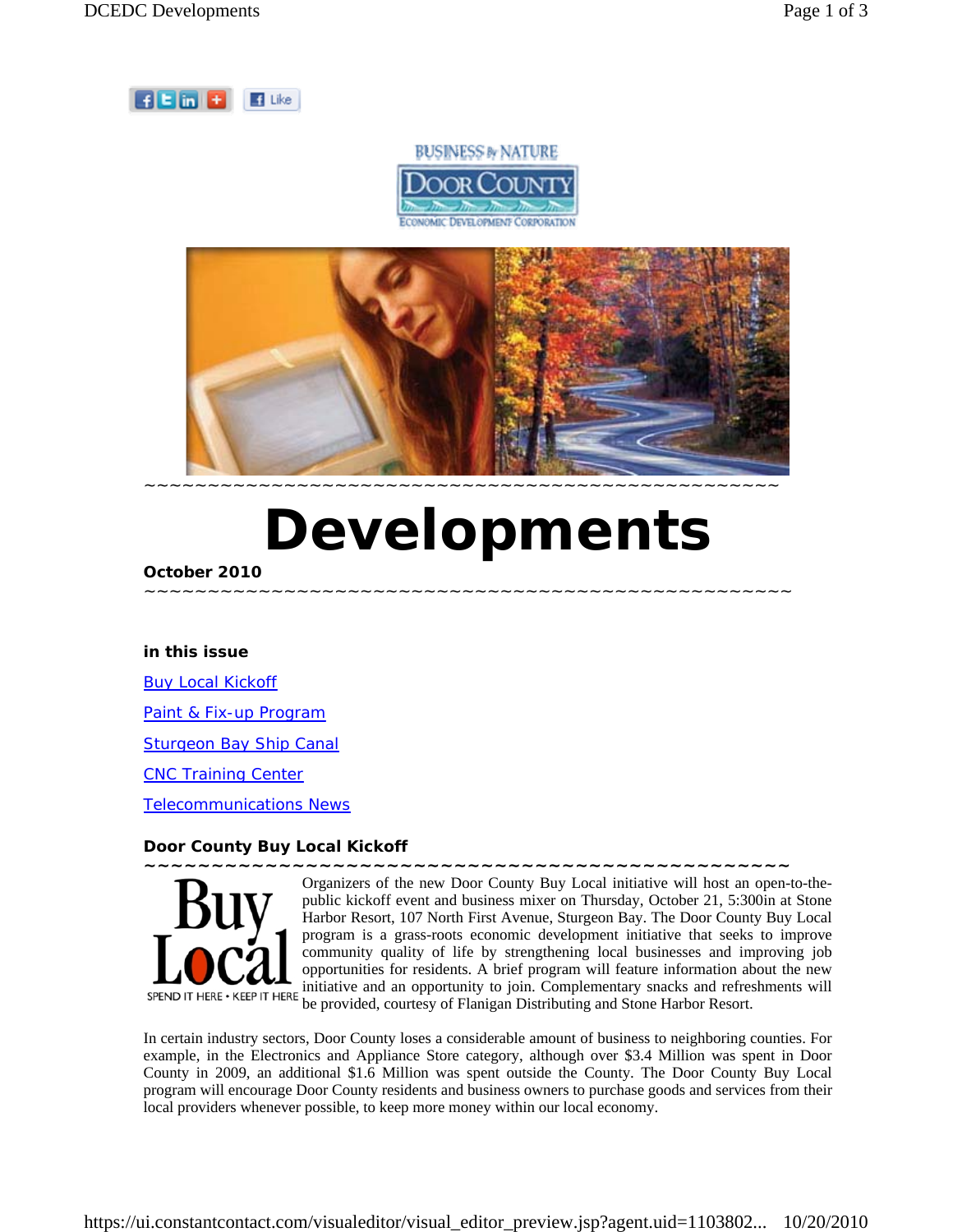## **WHEDA Paint and Fix-up Program**



DCEDC received a \$15,000 grant from the Wisconsin Housing and Economic Development Authority to provide free paint and fix-up rebates for exterior property improvements to specific properties in the former WireTech neighborhood. Property owners were eligible to receive grants of up to \$800 for exterior paint and exterior repairs. Information and applications were sent to 55 property owners in the area surrounding the former WireTech site. Eighteen applications to the program were approved and those projects will be completed in the coming weeks.

### **Sturgeon Bay Ship Canal Revetment**

**~~~~~~~~~~~~~~~~~~~~~~~~~~~~~~~~~~~~~~~~~~~~~~~~** 



The U.S. Army Corps of Engineers, along with DCEDC and County of Door, state and federal officials, held a ribbon-cutting ceremony on Monday, September 20 at the Sturgeon Bay ship canal for a newly repaired south revetment. The \$2.9 Million project was funded by the American Recovery and Reinvestment Act stimulus package. The work consisted of removing dilapidated timber sheet pile; installing over 2,000 feet of steel sheet piling with required anchor wall; placing stone fill, scour stone, and a concrete cap; and installing a safety railing.

"This is an important project that improves critical navigational infrastructure," said Lt. Col. Michael Derosier, district engineer. "As an added benefit, it provides safe access to our structures which are extensively used by the public for fishing, boat watching or just enjoying the scenery."

## **CNC Traing Center Proposal**

~~~~~~~~~~~~~~~~~~~~~~~~~~~~~~~~~~~~~~~~~~~~~~~~

The Door & Kewaunee Business and Education Partnership's CNC (computer numeric control) regional training center committee recently presented a proposal to NWTC, asking the College to expand CNC training programs in the Door/Kewaunee region to address documented needs and grow a skilled workforce through the creation of a CNC training center. Expanding the CNC training opportunities in Door and Kewaunee counties will:

- Create opportunity to expose the CNC field to high school students;
- Provide entry-level training to high school students and other workers to fill immediate job openings in local industry;

• Create opportunity for CNC training to upgrade the skills of current employees of local manufacturers;

• Upgrade the skills of the local workforce to improve the competitiveness of local manufacturers in the global economy;

• Expand NWTC's CNC program possibilities.

NWTC is considering the proposal and will work with the committee over the next few months.

## **Telecommunications News**

**~~~~~~~~~~~~~~~~~~~~~~~~~~~~~~~~~~~~~~~~~~~~~~~~** 



We were disappointed to learn that the application by Nsight/Cellcom for federal broadband stimulus support for a Door County infrastructure improvement project was not *kwashed funded during the second and final phase of the program. We are, however, very thankful* **COM** to Nsight/Cellcom for the time and considerable resources they leveraged on our behalf in putting together a very comprehensive application. We are also very hopeful that working together on the application will lead to a greater collaborative relationship between Door

County and Nsight. As an incumbent service provider in the area, we hope that we are able to help them continue to grow their business in Door County and provide their services to our residents and visitors.



Frank Maydak, GM-Wisconsin for Frontier Communications, recently made a presentation introducing his company to the DCEDC Technology Council. Frontier purchased rural lines from Verizon in July 2010, including the Northern Door territory.

The company is committed to customer service, community engagement and changing the corporate culture. In their legacy territories, they had a 98% penetration of DSL to rural customers, versus 63% for Verizon.